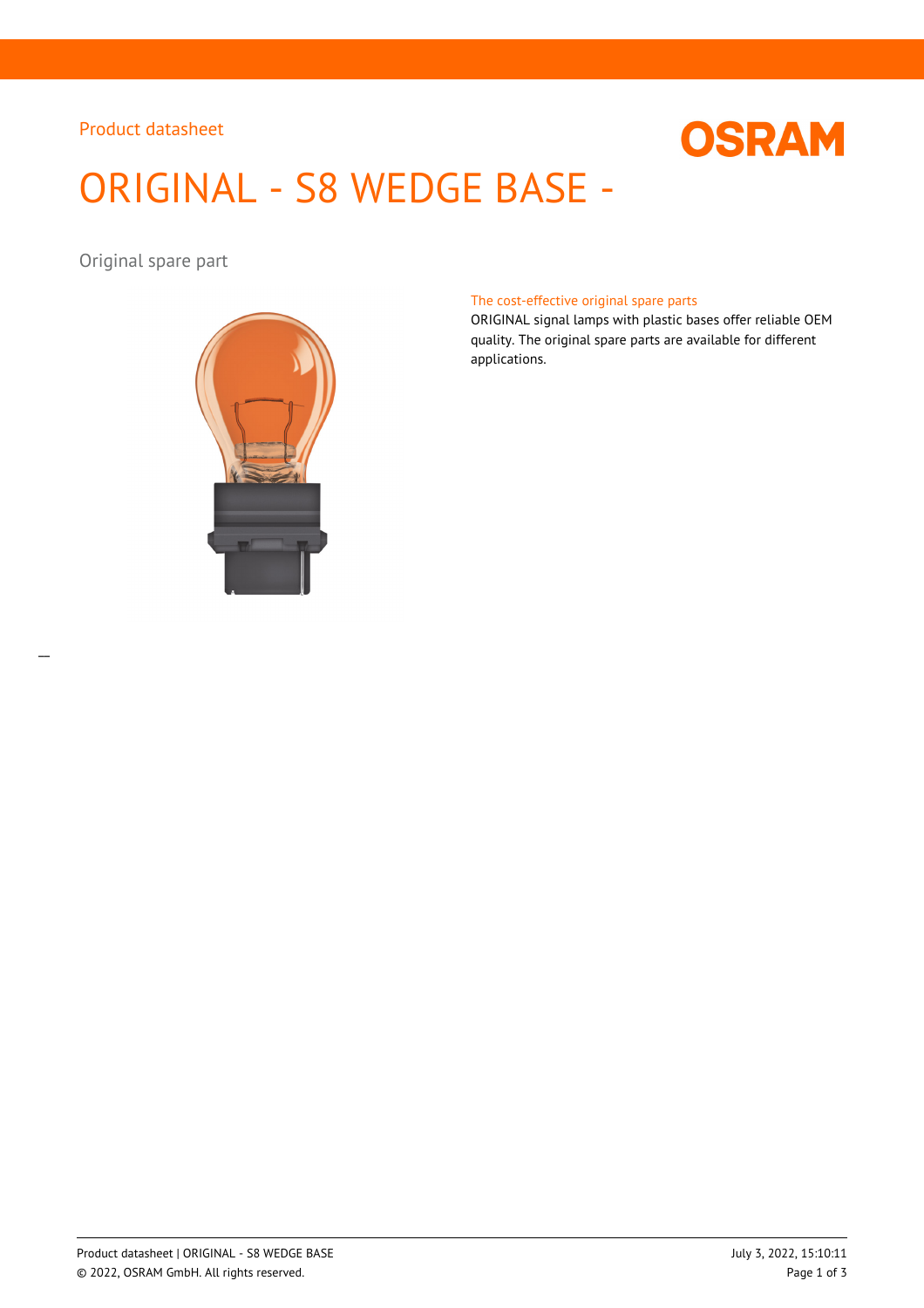# Product datasheet

#### Technical data

## **Product information**

| Order reference                             | 3157A          |
|---------------------------------------------|----------------|
| Application (Category and Product specific) | Auxiliary lamp |
|                                             |                |

## **Electrical data**

| Nominal voltage | 12.0 V |
|-----------------|--------|
| Nominal wattage | 27/7 W |
| Test voltage    | 13.5V  |

# **Dimensions & weight**



| <b>Diameter</b>       | $26.5$ mm |
|-----------------------|-----------|
| <b>Product weight</b> | 7.26q     |
| Length                | 53.3 mm   |

#### **Lifespan**

| Lifespan B3 | 550 / 2300 h                |
|-------------|-----------------------------|
| Lifespan Tc | 1315 / 5500 h <sup>1)</sup> |

1) Filament 1 / Filament 2

## **Additional product data**

| <b>Base (standard designation)</b> | W2.5x16q |
|------------------------------------|----------|
|                                    |          |

## **Capabilities**

| <b>Technology</b> | <b>AUX</b> |
|-------------------|------------|
|                   |            |

1) Auxiliary signal lamp

## **Certificates & standards**